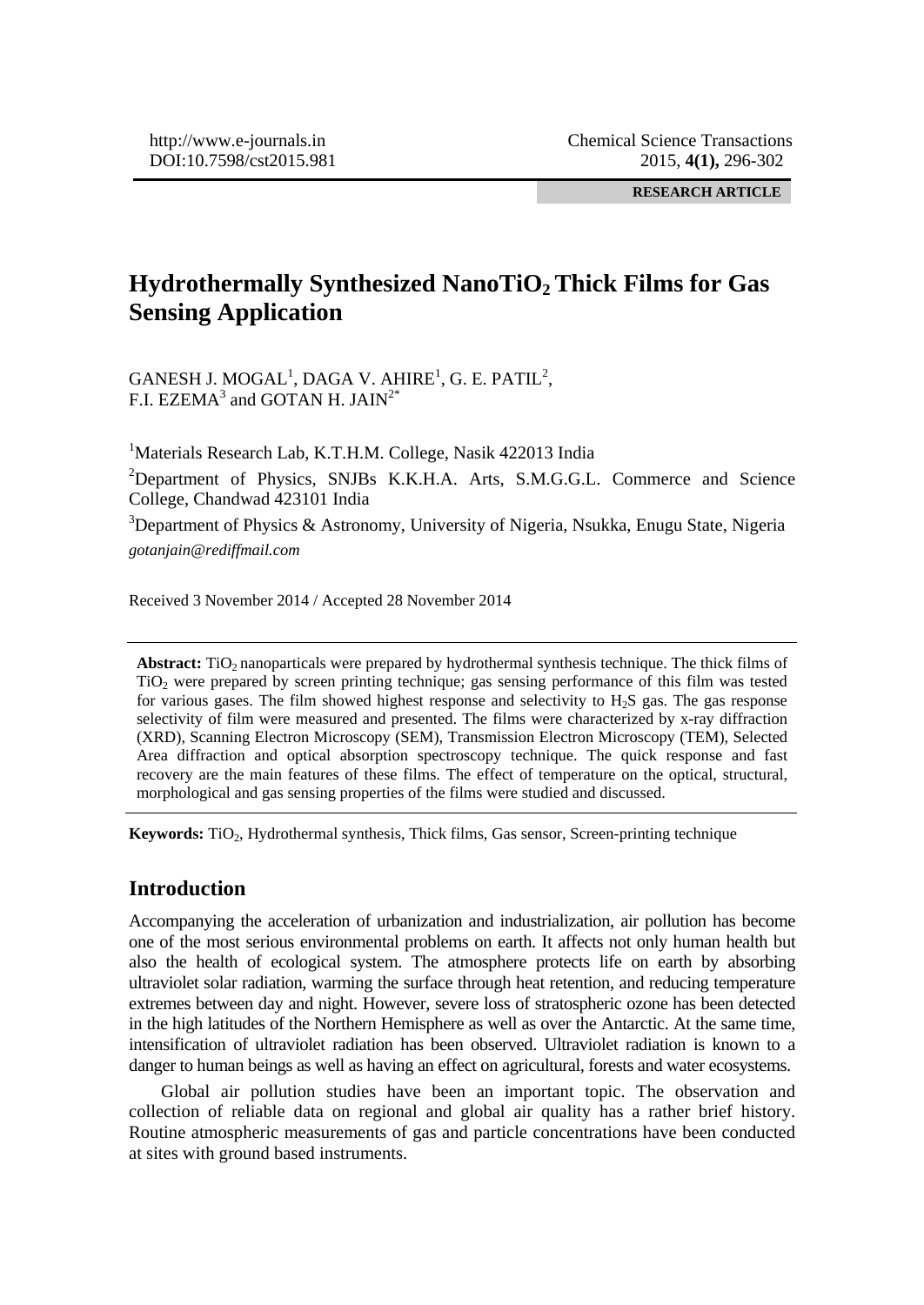Other amenities such as home appliances and security systems in combination with advanced electronics also utilize sensors to give outstanding performance. Similarly, sensors have been extensively used in the medical field for diagnostic and therapeutic purposes and also for environmental monitoring of pollution hazards. With the growing awareness of the harmful effects of industrial wastes, emissions from vehicles exhausts, *etc*., various types of sensors are necessary as pre-requisites to detect these toxic pollutants before converting them into harmless products.

 In the recent research sensors have attracted a great deal of attention from scientists and engineers. Even in the near future, it is expected to gain important in view of the construction of more or less intelligent ensembles, which integrate actuating, sensing and computing subsystems. Detection of various gases using solid state chemistry has generated a great deal of interest, both in academia and in industry.

The catalytic, electronic and optical properties of  $TiO<sub>2</sub>$  made it an important material for application such as dye sensitized solar cell<sup>1,2</sup>, sensor<sup>3</sup>, photocatalysis<sup>4,5</sup> and photo splitting of water<sup>6</sup>. The electronic properties depend on their atomic structure and shape of  $TiO<sub>2</sub>$ .

## **Experimental**

The TiO2nanoparticles were synthesized by a hydrothermal process and using commercial Ti(IV) isopropoxide powder (98% fromAcros Organics) as source material. In detail, 3.6 g of Ti isopropoxide powder was mixed with 100 mL of water and stirred at room temperature. Isopropoxide immediately hydrolyzed, forming an amorphous precipitate. The suspension was repeatedly centrifuged, filtered and washed with distilled water. Finally, after last filtration, 160 mL of distilled water was added for hydrothermal experiments. The mixture was put into a Teflon-lined stainless autoclave which was heated at  $180^{\circ}$ C for 12 h, after that it was naturally cooled down to room temperature. The obtained precipitation was filtered and washed in deionized water.

The thixotropic paste<sup>7-10</sup> was formulated by mixing the fine synthesized power of  $TiO<sub>2</sub>$ with solution of ethyl cellulose (as temporary binder) and organic solvents. The paste was screen printed on glass substrate in desired patterns; the prepared films were fired at 550  $^{\circ}$ C for 30 min.

 The sensing performance of the thick films was examined by using a static gas sensing system $11,12$ . To heat the sample up to required operating temperatures, the heater was fixed on the base plate. A thermocouple is connected to a digital temperature indicator for temperature measurement. The required gas concentration inside the static system was achieved by injecting a known volume of test gas using a gas-injecting syringe.

#### **Results and Discussion**

#### *Microstructural analysis by using SEM*

The micro structural and chemical compositions of the films were analyzed using a scanning electron microscope (SEM, JEOL JED 6300) coupled with an energy dispersive spectrometer (EDS, JEOL JED 2300LA).

Figure 1 depicts a SEM image of TiO<sub>2</sub> thick film fired at 550 °C. The film consists of voids and a wide range of particles distributed uniformly.

#### *UV-Visible spectroscopy analysis*

Figure 2 shows the UV-visible spectra of hydrothermaly synthesized  $TiO<sub>2</sub>$  powder. This spectra of  $TiO<sub>2</sub>$  is the wavelength range of 150-800AU. The maximum absorbance is 0.8 for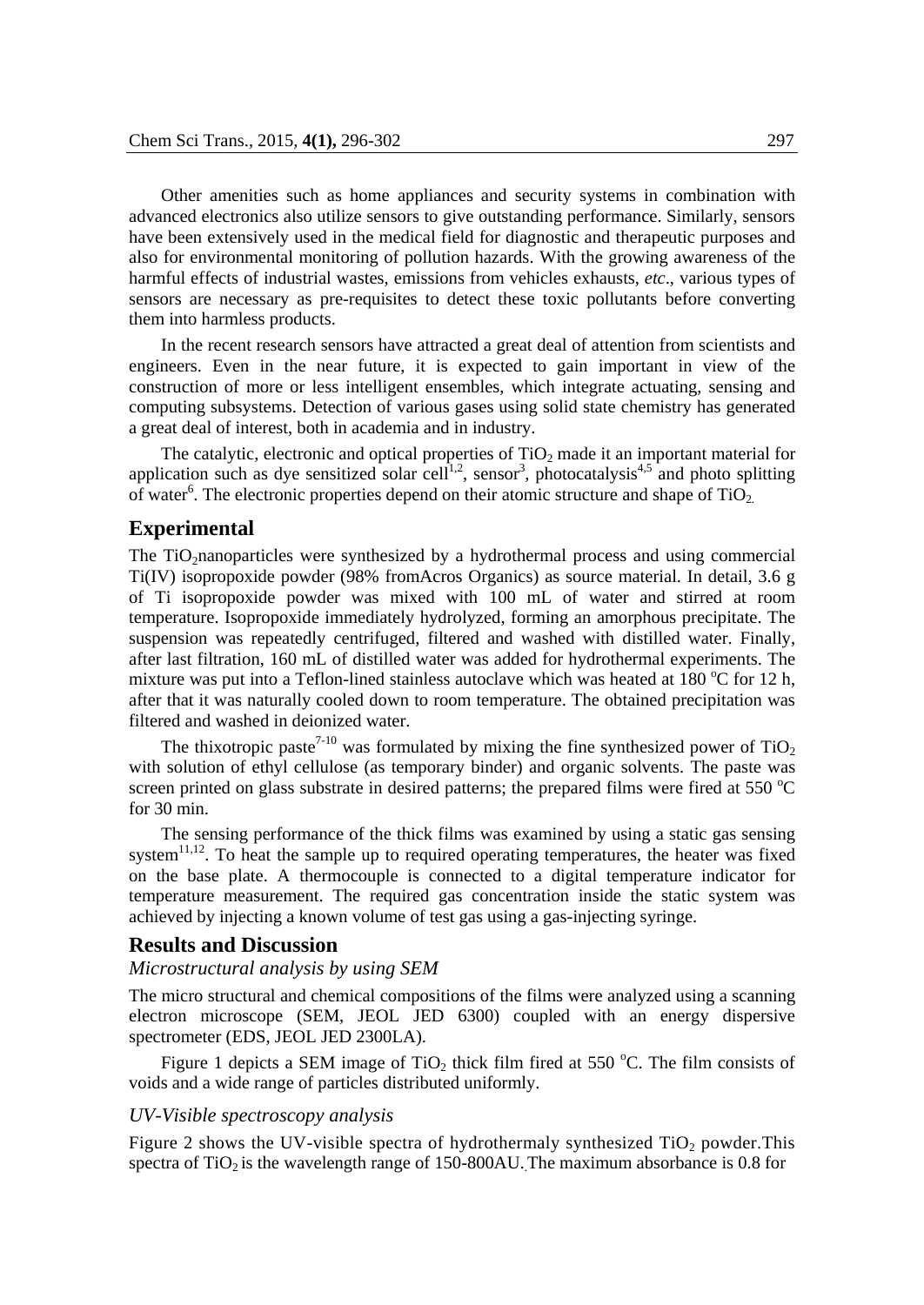wavelength 328AU and band gap is  $3.74 \text{eV}$ . The TiO<sub>2</sub> exists in three different crystals modifications, that is as anatase (tetragonal crystal structure with  $3.2 \text{eV}$  energy gap<sup>13</sup>), rutile (tetragonal crystal structure with 3.2eV energy gap), and brookite (orthorhombic with 2.96eV energy gap). Among the three phases rutile is most stable phase, which can be hydrothermally prepared.





**Figure 1.** SEM image of thick film

**Figure 2.** UV-visible spectra of synthesized  $TiO<sub>2</sub>$  powder

# *TEM and SEAD analysis*

Figure 3(a) and (b) shows TEM images of hydrothermaly synthesized  $TiO<sub>2</sub>$ . It has been observed that the rice grain shape nanocrystallite  $TiO<sub>2</sub>$  showed an agglomerated status, where magnified image. Figure 3(b) shows atoms are arranged in definite manner and d spacing is 0.36 nm.

Figure 4 shows selected area diffraction pattern, reveals that  $TiO<sub>2</sub>$  is predominantly single crystalline anatase<sup>14</sup>. The lattice-resolved image shown in Figure 4 with lattice spacing of 0.36 nm corresponding to the prominent (101) plane.



**Figure 3.** TEM images of synthesized TiO<sub>2</sub> powder **Figure 4**. SEAD of



synthesized  $TiO<sub>2</sub>$  powder

# *X-Ray diffraction analysis*

Figure 5 shows the x-ray diffraction pattern of hydrothermally synthesized  $TiO<sub>2</sub>$ . The pattern is well matches with PDF 01-070-2556 data<sup>15</sup>. The sharp pecks indicate that  $TiO<sub>2</sub>$  is well crystalline; the % crystallinity is 93.3%. The average grain size was determined by using Scherer formula and was estimated to be 262 nm.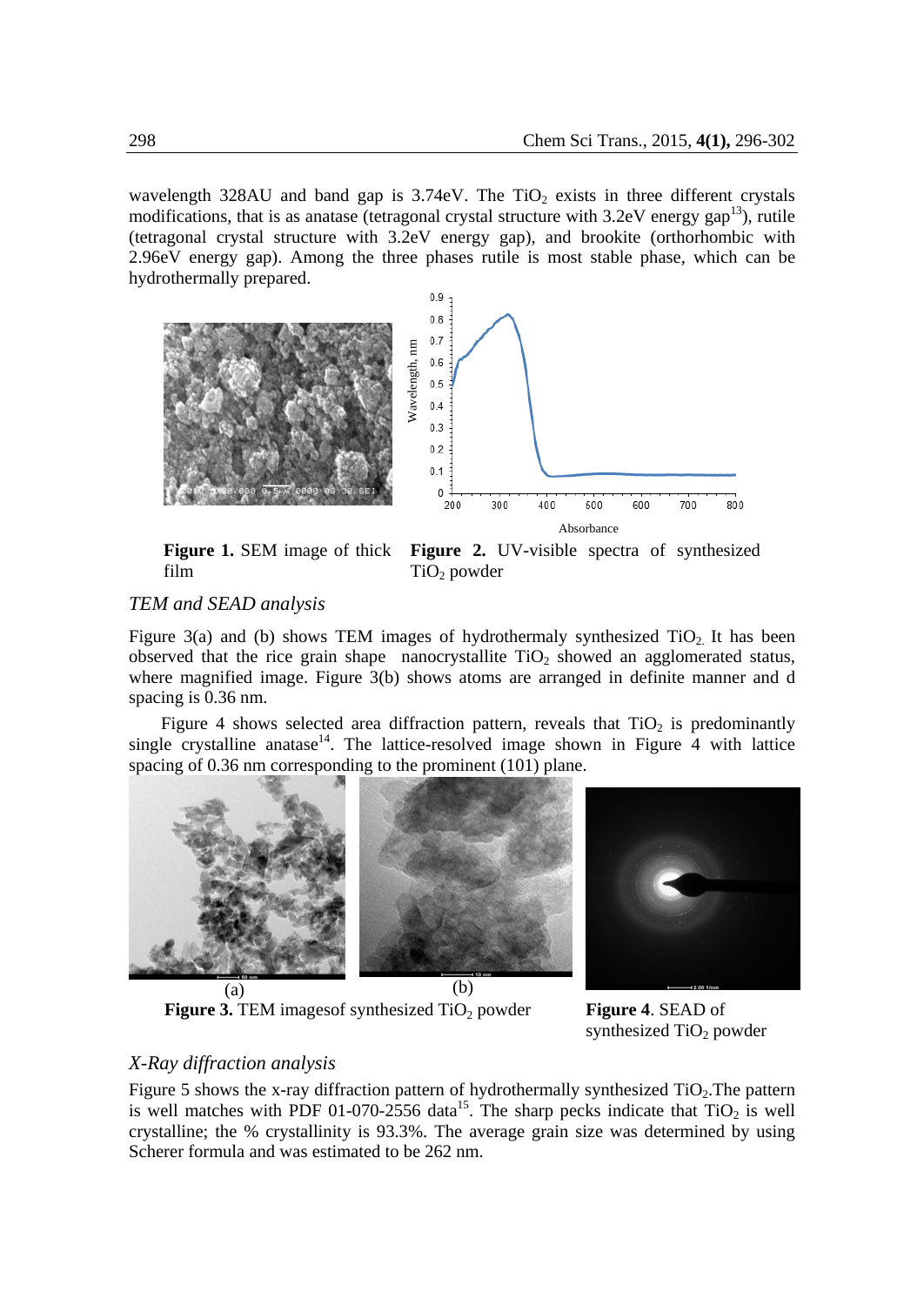

**Figure 5.** X-Ray diffraction pattern of  $TiO<sub>2</sub>$ 

# *I-V characteristics of TiO<sub>2</sub> thick films*

Figure 6 Shows the I-V characteristics which represent variation of electric current (pA) *versus* change in voltage (volt) across the thick film of the  $TiO<sub>2</sub>$  thick film at room temperature. It has been noted from the graph that the contacts fabricated on the film were ohmic in nature.

## *Electrical conductivity*

Figure 7 represents the variation of conductivity with temperature for pure films. It is clear from the graphs that the conductivity is varying approximately linearly with temperature. Conductivity of the films goes on increasing with an increase in temperature. Hence resistivity goes on decreasing with increase of temperature. Therefore, material exhibit negative temperature coefficient of resistance (NTC).



**Figure 6.** Variation of electric current *versus* applied voltage graph of  $TiO<sub>2</sub>$  thick film

**Figure 7.** Variation of electrical conductivity with temprature

#### *Sensitivity of TiO2 films*

The gas sensing performance of  $TiO<sub>2</sub>$  thick films were studied by using static measurement system. The conductance of TiO<sub>2</sub>thick film resistors were measured by means of conventional circuitry by applying constant voltage and measuring the current by Pico ammeter as a function of temperature in air as well as in CO,  $CO<sub>2</sub>,H<sub>2</sub>,NH<sub>3</sub>,Cl<sub>2</sub>,H<sub>2</sub>S$ , LPG, gas atmosphere (800 ppm concentration). The operating temperature was varied at the interval of 100  $^{\circ}$ C up to  $450 \degree$ C. From the measured conductance in air as well as in gas atmosphere, the gas response was determined at particular operating temperature using the equation 1.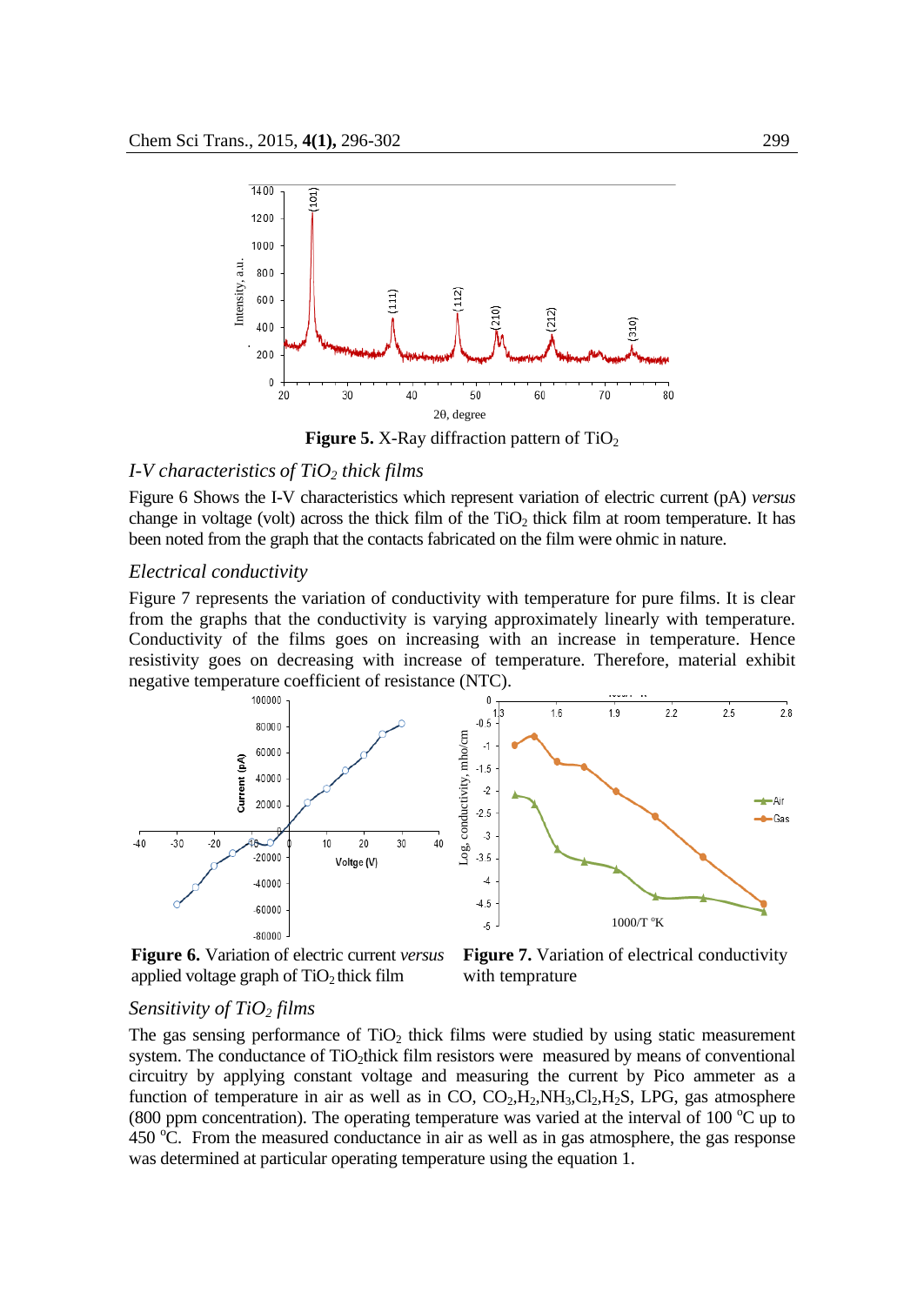$$
S = \frac{(G_{gas} - G_{air})}{G_{air}}
$$
 (1)

Where  $G_{air}$  = Conductance of sensor in air medium.  $G_{gas}$ = Conductance of sensor in gas medium

Figure 8 shows the variation of sensitivity of TiO<sub>2</sub> films to  $H_2S$  gas(1000 ppm) with operating temperature ranging from 100 to 450  $^{\circ}$ C. The response goes on increasing with operating temperature, attains its maximum (122) at 300 $\degree$ C and then decreases with a further increase in operating temperature.



**Figure 8.** Variation of sensitivity of TiO<sub>2</sub> films to  $H_2S$  gas

#### *Selectivity of TiO2 thick films for various gases*

Figure 9 shows the histogram of the selectivity of  $TiO<sub>2</sub>$  thick film for various gases. The TiO<sub>2</sub> thick films were selective to H<sub>2</sub>S gas against the other tested gases at  $300^{\circ}$ C. The sensitivity of thick films were  $122$  for  $H<sub>2</sub>S$  gas.



Figure 9. Selectivity of TiO<sub>2</sub>thick film

#### *Sensitivity of thick film by varying H2S gas concentration*

Figure 10 shows the sensitivity of  $TiO<sub>2</sub>$  thick film by varying  $H<sub>2</sub>S$  gas concentration (ppm). The film shows maximum sensitivity for 1000 ppm to  $H_2S$  gas. The sensitivity increases with gas concentration but decreases feature due to saturation.

#### *Gas sensing mechanism*

The gas sensing mechanism belongs to the surface controlled type which is based on the change of the electrical conductance of the semiconducting material upon exposure to H2S gas. The gas sensitivity is a function of grain size, surface state and oxygen adsorption.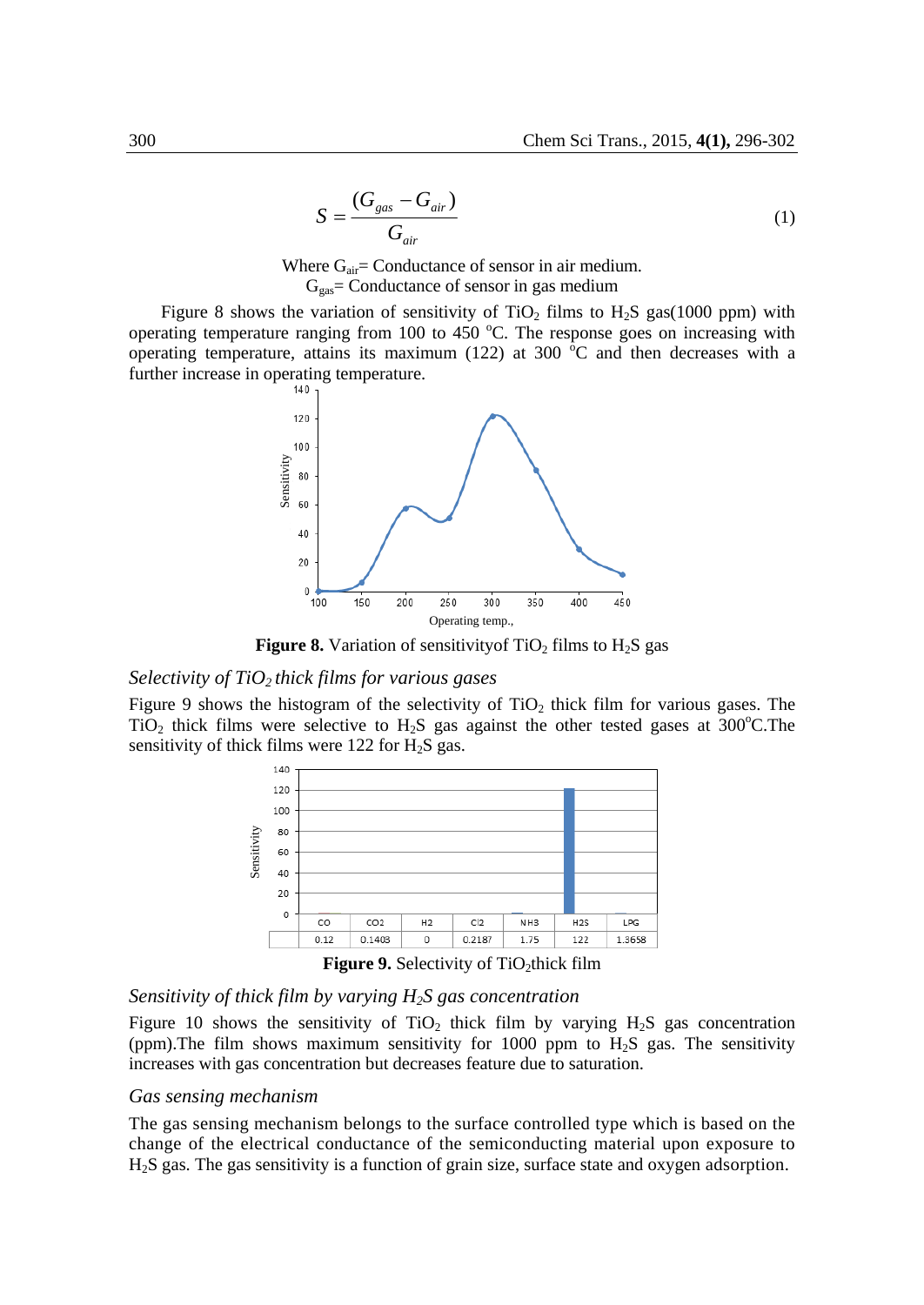The surface area generally provides more adsorption-desorption sites and thus the higher sensitivity. The  $H_2S$  sensing mechanism is based on the change in conductance of  $TiO<sub>2</sub>$  thin film, which is controlled by  $H_2S$  species and the amount of chemisorbed oxygen on the surface. It is known that atmospheric oxygen molecules are adsorbed on the surface of semiconductor oxides in the form of  $O^{2-}$ ,  $O^{-}$  or  $O^{-}$ .

![](_page_5_Figure_2.jpeg)

**Figure 10.** Sensitivity of thick films by varying  $H_2S$  gas concentration The reaction kinematics may be explained by the following reactions:

$$
O2(RT) \rightarrow O2. (up to 200°C) \rightarrow 2O- (up to 400°C) \rightarrow 2O2 (above 400°C)
$$
  
\n
$$
O2 + 2e- \rightarrow 2O-ads
$$
\n(3)

On contact with the gas being sensed.

$$
G + O'ads \ \rightarrow GO_{des} + e^{c} (desorbed) \tag{4}
$$

 The presence of chemical adsorbed oxygen could cause electron depletion in the thin film surface and building up of Schottky surface barrier; consequently, the electrical conductance of the thin film decreased to a minimum. The  $TiO<sub>2</sub>$  thin film interacts with oxygen by transferring the electron from the conduction band to adsorbed oxygen atoms. The response to  $H_2S$  can be explained as a reaction of gas with the  $O_2$  (ads)-.

$$
H_2S + 3O (ads) - H_2O (g) + SO_2 (g) + 3e -
$$
 (5)

 With this reaction, many electrons could release to thick film surface. This could make the Schottky surface barrier decrease; with the depletion layer thinner; consequently, the electrical conductance of the thick film increases as shown in Figure 11.

![](_page_5_Figure_10.jpeg)

**Figure 11.** Gas sensing mechanism

 More gas would be absorbed by the thick film surface; consequently, the gas sensitivity was enhanced. Increase in operating temperature causes oxidation of large number of H<sub>2</sub>S molecules, thus producing very large number of electrons. Therefore, conductivity increases to a large extent.